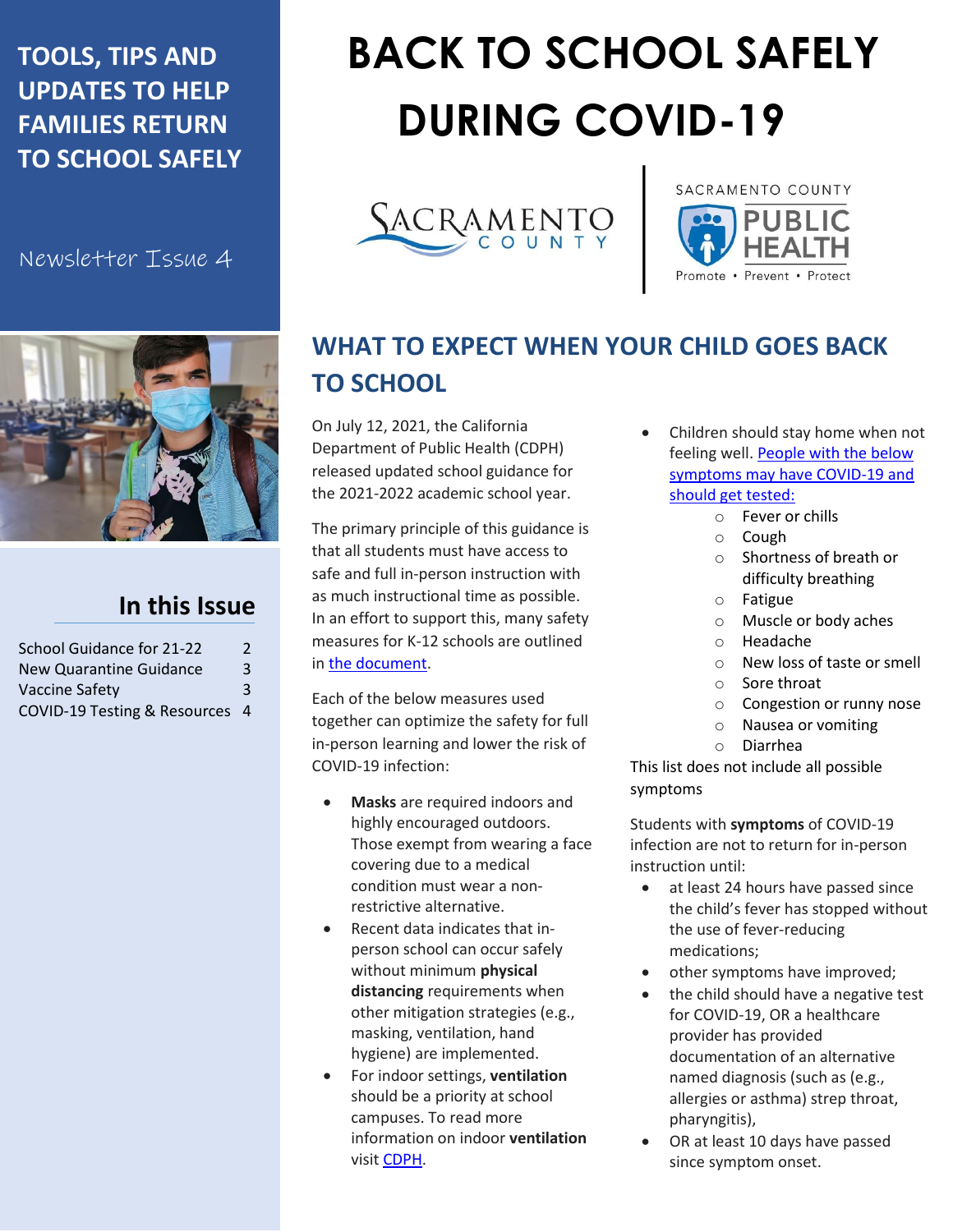- **COVID-19 testing program**. Free testing resources are available to support screening testing programs. It is important to have **COVID-19 testing** available in school to limit missed school days. Examples include preventing inschool transmission, avoiding outbreaks, and stopping asymptomatic transmission. Testing is especially valuable for children under the age of 12 who are currently not eligible to receive a COVID-19 vaccination.
- Schools are required to **report COVID-19 cases** to the local public health department. This includes both student and staff cases. This is required b[y AB 86](https://leginfo.legislature.ca.gov/faces/billNavClient.xhtml?bill_id=202120220AB86)  [\(2021\)](https://leginfo.legislature.ca.gov/faces/billNavClient.xhtml?bill_id=202120220AB86) an[d California Code Title 17,](https://www.cdph.ca.gov/Programs/CID/DCDC/CDPH%20Document%20Library/ReportableDiseases.pdf)  [section 2500](https://www.cdph.ca.gov/Programs/CID/DCDC/CDPH%20Document%20Library/ReportableDiseases.pdf)
- In addition to the above safety measures, **quarantine and isolation** are necessary mitigation measures when someone has either become infected or been exposed to COVID-19. The definition of a close contact remains as someone who was within 0-6 feet with a COVID-19 positive person more than 15 minutes over a 24 hour period. Different quarantine recommendations are further discussed on page 3 of the newsletter. Isolation recommendations for both vaccinated and unvaccinated persons follow the CDPH [Isolation Guidance](https://www.cdph.ca.gov/Programs/CID/DCDC/Pages/COVID-19/Guidance-on-Isolation-and-Quarantine-for-COVID-19-Contact-Tracing.aspx) for those diagnosed with COVID-19.
- It is very imperative to continue to emphasize **hand hygiene**. This includes teaching and reinforcing washing hands, avoiding contact with one's eyes, nose, and mouth, and covering coughs and sneezes among students and staff.
- **Cleaning** recommendations include cleaning once a day. This is usually enough to sufficiently remove potential virus that may be on surfaces. **Disinfecting** (using disinfectants on the [U.S. Environmental Protection](https://www.epa.gov/coronavirus/about-list-n-disinfectants-coronavirus-covid-19-0)  [Agency COVID-19](https://www.epa.gov/coronavirus/about-list-n-disinfectants-coronavirus-covid-19-0) list) removes any remaining germs on surfaces, which further reduces any risk of spreading infection
- **Food service** recommendations for schools include maximizing physical distance as much as possible while eating (especially indoors). Using additional spaces outside of the cafeteria for mealtime seating such as classrooms or the gymnasium can help facilitate distancing for students and staff members. It is encouraged to eat outdoors as much as feasible.
- Schools may ask for COVID-19 **vaccination verification**. This will assist in implementation of prevention strategies that vary by vaccination status. This includes COVID-19 testing, contact tracing efforts, and quarantine and isolation practices. Visit the [CDC vaccine](https://www.cdc.gov/coronavirus/2019-ncov/community/schools-childcare/k-12-guidance.html#anchor_1625662083743)  [verification recommendations](https://www.cdc.gov/coronavirus/2019-ncov/community/schools-childcare/k-12-guidance.html#anchor_1625662083743) to read further.
- It is a best practice for schools/districts to continue to provide transparency to the school community regarding the school's safety plans. It is recommended that at a minimum all districts **post a safety plan** to their website and make it available at school campuses as well as share with families in advance of the start of the school year.

#### **COVID HOTLINE**

The Sacramento County COVID Hotline can be reached at (916) 875-2400. It is staffed Monday-Friday between 8am and 5pm. If you would prefer to email, send general COVID-19 questions to [COVID19@saccounty.net](mailto:COVID19@saccounty.net) . If you have COVID-19 vaccine related questions, email

[COVID19vaccine@saccounty.net](mailto:COVID19vaccine@saccounty.net) .



Additional resources can be found on the [SCPH Schools](https://www.saccounty.net/COVID-19/Pages/ChildCare_Schools_Colleges.aspx)  [webpage.](https://www.saccounty.net/COVID-19/Pages/ChildCare_Schools_Colleges.aspx)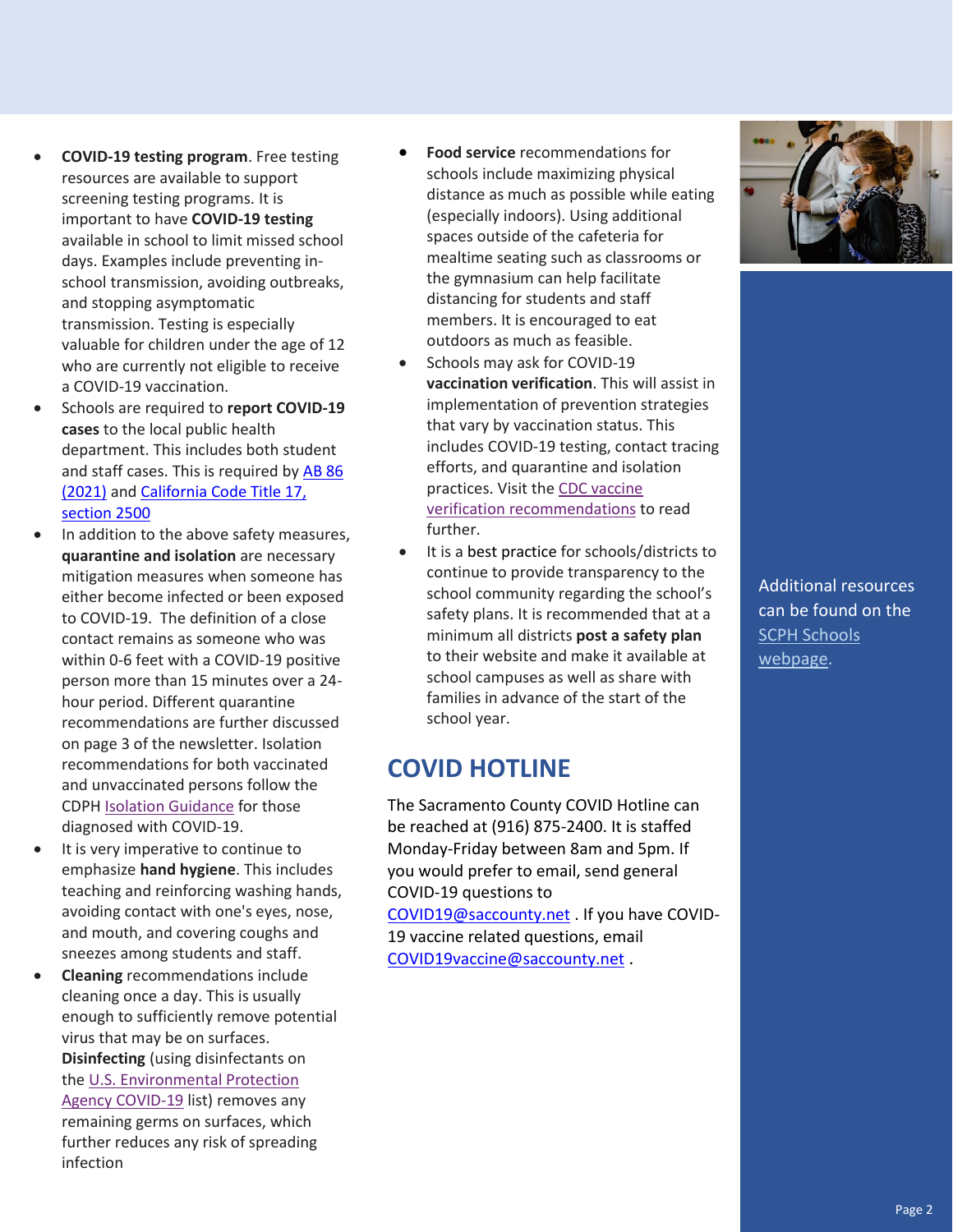

Visit [HealthyChildren.org](https://www.healthychildren.org/English/health-issues/conditions/COVID-19/Pages/default.aspx) the American Academy of Pediatrics website to get more information for families about the COVID-19 vaccine.

## **NEW QUARANTINE GUIDANCE FOR STUDENTS**

Quarantine recommendations for **unvaccinated students who were exposed to a positive case in the indoor classroom setting,** who are close contacts (more than 15 minutes over a 24-hour period within 0-6 feet indoors) when both parties were wearing a mask, as required in K-12 indoor settings:

May undergo a modified 10-day quarantine as follows. They may continue to attend school for in-person instruction if they:

- Are asymptomatic;
- Continue to appropriately mask, as required;
- Undergo at least twice weekly testing during the 10-day quarantine; and
- Continue to quarantine for all extracurricular activities at school, including sports, and activities within the community setting.

Quarantine recommendations for: **unvaccinated close contacts who were not wearing masks or for whom the infected individual was not wearing a mask during the indoor exposure:**

For these contacts, those who remain asymptomatic, meaning they have NOT had any symptoms, may discontinue self-quarantine under the following conditions:

- Quarantine can end after Day 10 from the date of last exposure without testing; OR
- Quarantine can end after Day 7 if a diagnostic specimen is collected after Day 5 from the date of last exposure and tests negative.

Asymptomatic close contacts must:

- Continue daily self-monitoring for symptoms through Day 14 from last known exposure; AND
- Follow all recommended interventions (e.g., wearing a mask when around others, hand washing, avoiding crowds) through Day 14 from last known exposure.
- If any symptoms develop during this time the exposed person must isolate, get tested and contact their doctor.

#### **VACCINE SAFETY FOR CHILDREN**

Before getting FDA emergency use authorization, clinical trials showed COVID-19 vaccines to be remarkably safe and effective for adults and teens age 16 and up. Trials involved tens of thousands of volunteers. After getting additional safety data for younger teens, the FDA extended authorization to adolescents age 12 and older. Clinical trials are underway for children as young as six months old.

The vaccines continue to be monitored very closely. In fact, the [Centers for Disease Control](https://www.cdc.gov/coronavirus/2019-ncov/vaccines/safety/safety-of-vaccines.html)  [and Prevention](https://www.cdc.gov/coronavirus/2019-ncov/vaccines/safety/safety-of-vaccines.html) (CDC) say that COVID-19 vaccines will have "the most intensive safety monitoring in U.S. history."

COVID-19 vaccines are safe, but there are some short-term side effects your child may experience. In clinical trials, some adolescents had no side effects, and some had side effects similar to those reported by adults:

- Pain, redness, and swelling where the injection was given
- Fever
- Chills
- Headache
- Fatigue
- Nausea
- Pain in the muscles

#### **COVID-19 VACCINE APPOINTMENTS**

**can be made at<https://myturn.ca.gov/> If you need help making an appointment, call 211 or (916) 529-4519.**